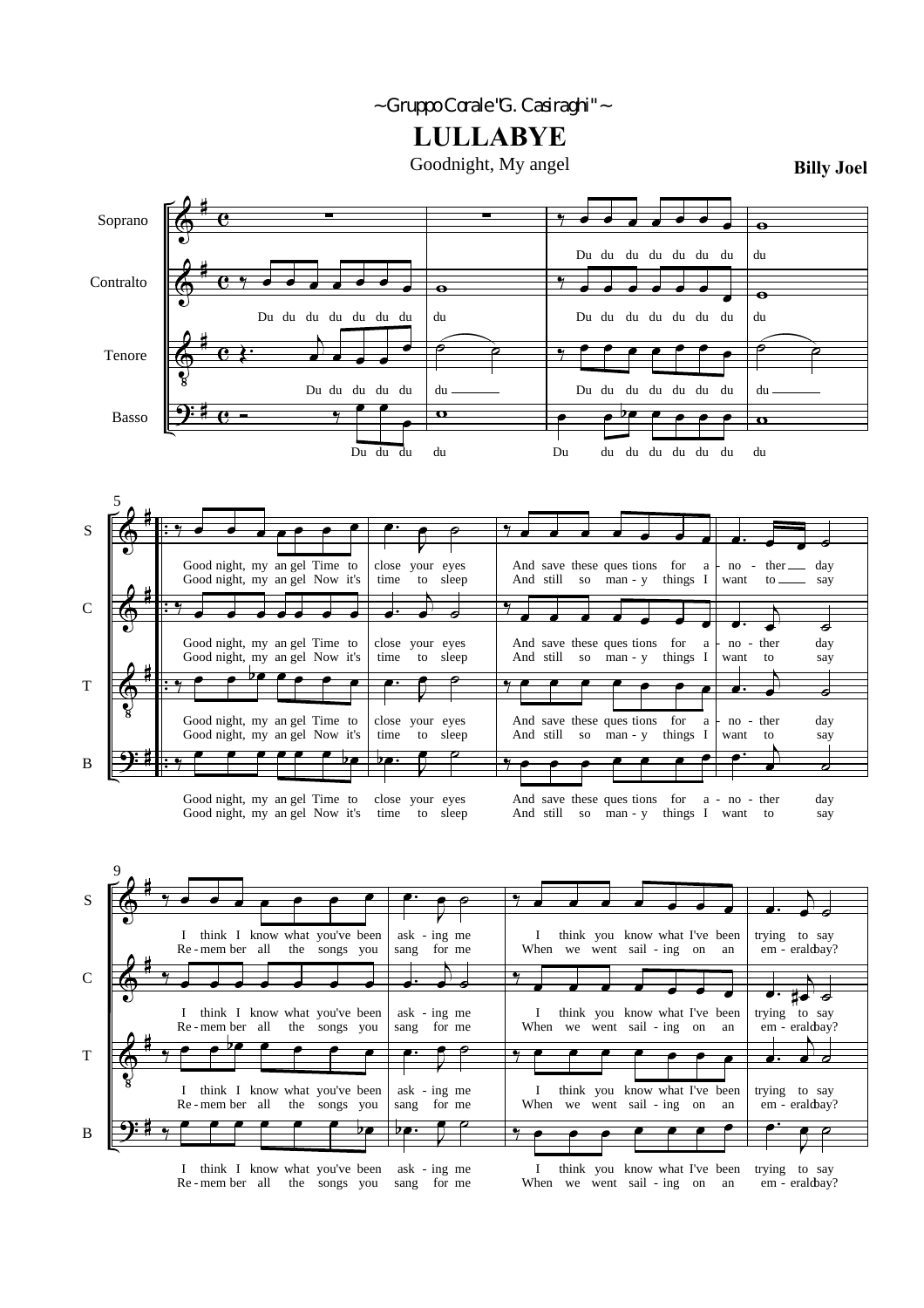## **LULLABYE 2/3**